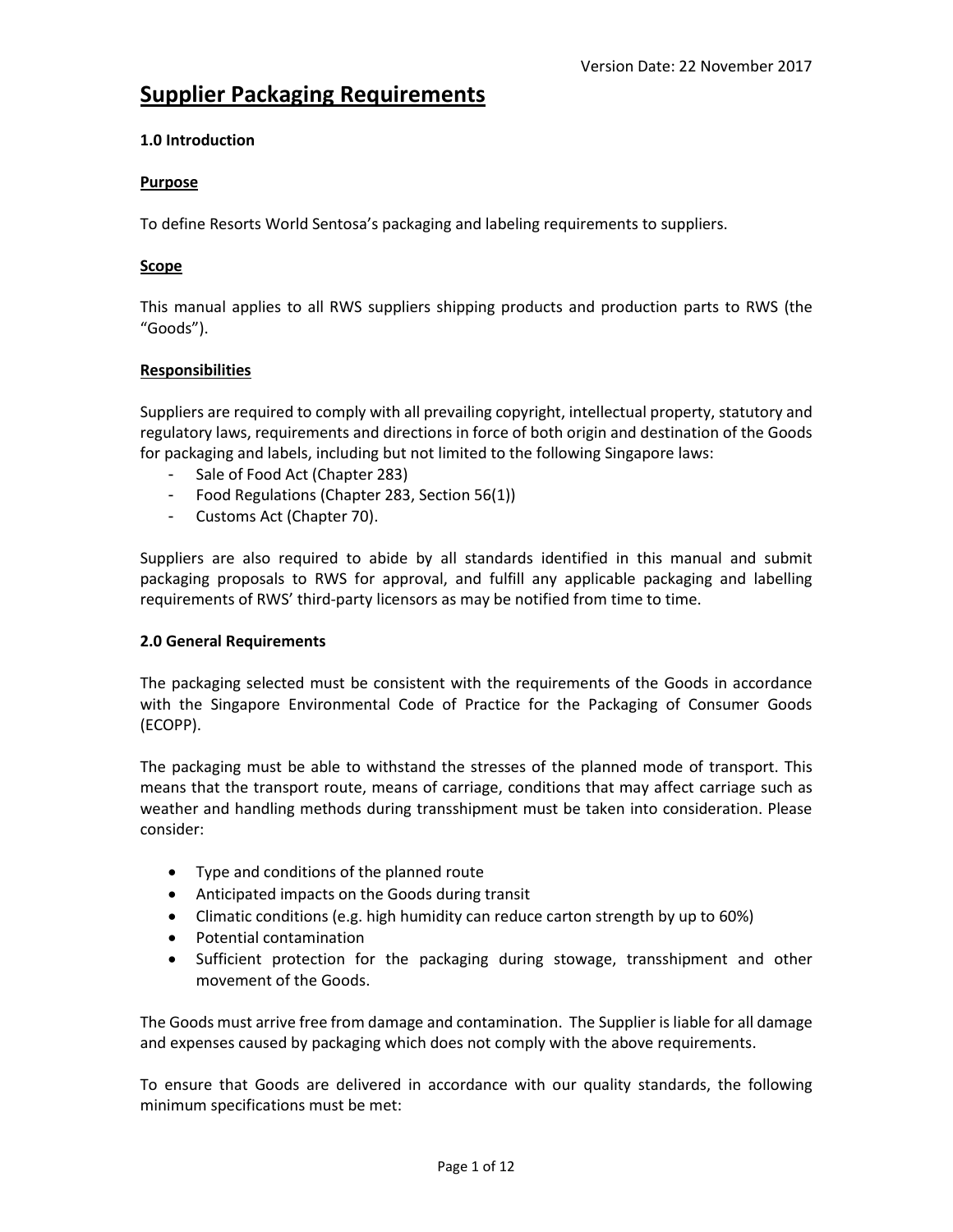- The Goods must be free from any contamination.
- The packaging must protect the Goods against mechanical damage and corrosion.
- Food & Beverage products packaging must comply to RWS Food Safety Requirements for Food Vendors at [http://www.rwsentosa.com/Portals/0/RWS%20Revamp/Our%20Suppliers/ResortsWorl](http://www.rwsentosa.com/Portals/0/RWS%20Revamp/Our%20Suppliers/ResortsWorldSentosa-OurSuppliers-Clause22-FoodSafetyRequirementsforVendors.pdf) [dSentosa-OurSuppliers-Clause22-FoodSafetyRequirementsforVendors.pdf](http://www.rwsentosa.com/Portals/0/RWS%20Revamp/Our%20Suppliers/ResortsWorldSentosa-OurSuppliers-Clause22-FoodSafetyRequirementsforVendors.pdf)
- Tape should be used to close cardboard boxes if possible instead of metal staples due to the increased risk of injury associated with staples.
- The shipment packaging must provide sufficient protection to the packages and transport units during transport and transshipment. In particular, the following points must be complied with:
	- o Specified pallet dimensions and design (see Section 3.0)
	- o Permissible maximum weight
		- Maximum gross weight of a loading unit = **500 kg**

A standard packaging quantity and container size must be established and adhered to for all Goods shipped. Suppliers shall not deviate from this standard box quantity and maximum weight limit without permission from RWS Procurement. Refer to Packaging Authorisation Flow Chart.

Use of recyclable materials is encouraged when possible and cost effective.

Packaging must be designed to assure ease of handling and product removal.

Only RWS approved carriers should be used for shipping product in accordance to the agreed Incoterms. Contact your RWS buyer for a list of approved carriers.

A test shipment may be required to determine the effectiveness of designed packaging. This test shipment must be made prior to the first shipment of the Goods.

#### **Environmental Packaging**

The Supplier shall use their best effort to ensure environmentally responsible packaging. The packaging must have the minimum net impact on environment and at the same time, fully preserve the integrity of the Goods it contains and meet RWS requirements.

The Supplier is encouraged to provide reusable packaging and support reverse logistics whenever feasible and economical. The Supplier should explore opportunities where packaging can be designed to promote reuse, for its originally intended function or other uses.

The Supplier is to utilize environmental friendly materials (e.g. recycled carton boxes) for their products packaging. Environmental packaging labels (e.g. recycling symbols) must be clearly and accurately displayed on the packaging.

#### **Recommended Practices:**

#### Minimum Packaging Requirements

For each part, a realistic minimum level of packaging should be established which provides adequate functionality. Suppliers should continually review these minimum requirements and recognize that there are regulated minimum standards for some items such as hazardous materials.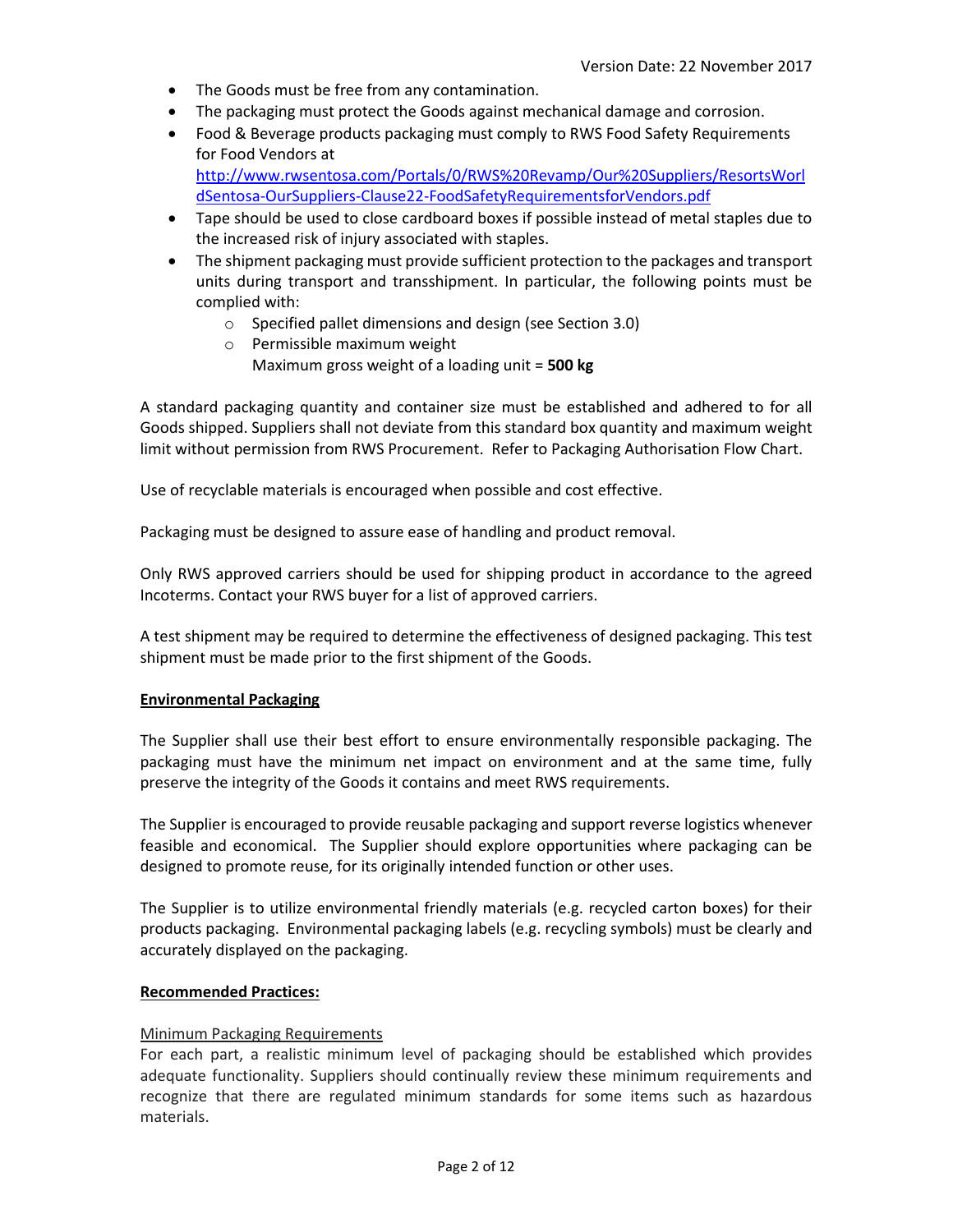# Packaging Design Reviews

Suppliers should conduct ongoing reviews of all packaging designs to ensure they are consistent with these Guidelines and reflect currently available technology and materials.

# Packaging Reduction

Consideration should be given to eliminating all unnecessary packaging materials wherever possible. A priority should be placed on reducing material by weight and volume. Unnecessary materials and packaging for overprotection are unacceptable.

# Packaging Reusability

Suppliers should identify those opportunities where packaging can be designed to promote reuse, for its originally intended function or other uses.

#### Packaging for Recyclability

Suppliers should determine how their packaging can be made more recyclable. To aid recycling efforts companies should design packaging to be easily separable when made of different materials. All packaging components should carry information (e.g. symbols) to identify material type.

#### Incorporation of Recycled Materials

Suppliers are encouraged to determine where and how much recycled material can be incorporated into packaging designs while also providing adequate performance. Supplier purchasing practices should provide preference for recycled materials where economically and functionally justifiable.

#### **3.0 Packaging Requirements**

# **Container Requirements**

**Container Types:** Suppliers must use either corrugated or returnable containers. Use of other container types is prohibited without prior approval. Use of returnable containers requires RWS approval.

| <b>Single Wall</b><br><b>Corrugated Packaging</b> | Suitable for Light<br>weight items, smaller<br>dimensions, non-<br>fragile                                           |
|---------------------------------------------------|----------------------------------------------------------------------------------------------------------------------|
| <b>Double Wall</b><br><b>Corrugated Packaging</b> | Suitable for larger and<br>heavier items, better<br>protection on fragile<br>items with proper<br>protection packing |
| <b>Triple Wall</b><br><b>Corrugated Packaging</b> | Suitable for very large<br>and heavy weight<br>items that require<br>strong durable<br>protection                    |

#### **Expendable Containers (Such as corrugated cartons):**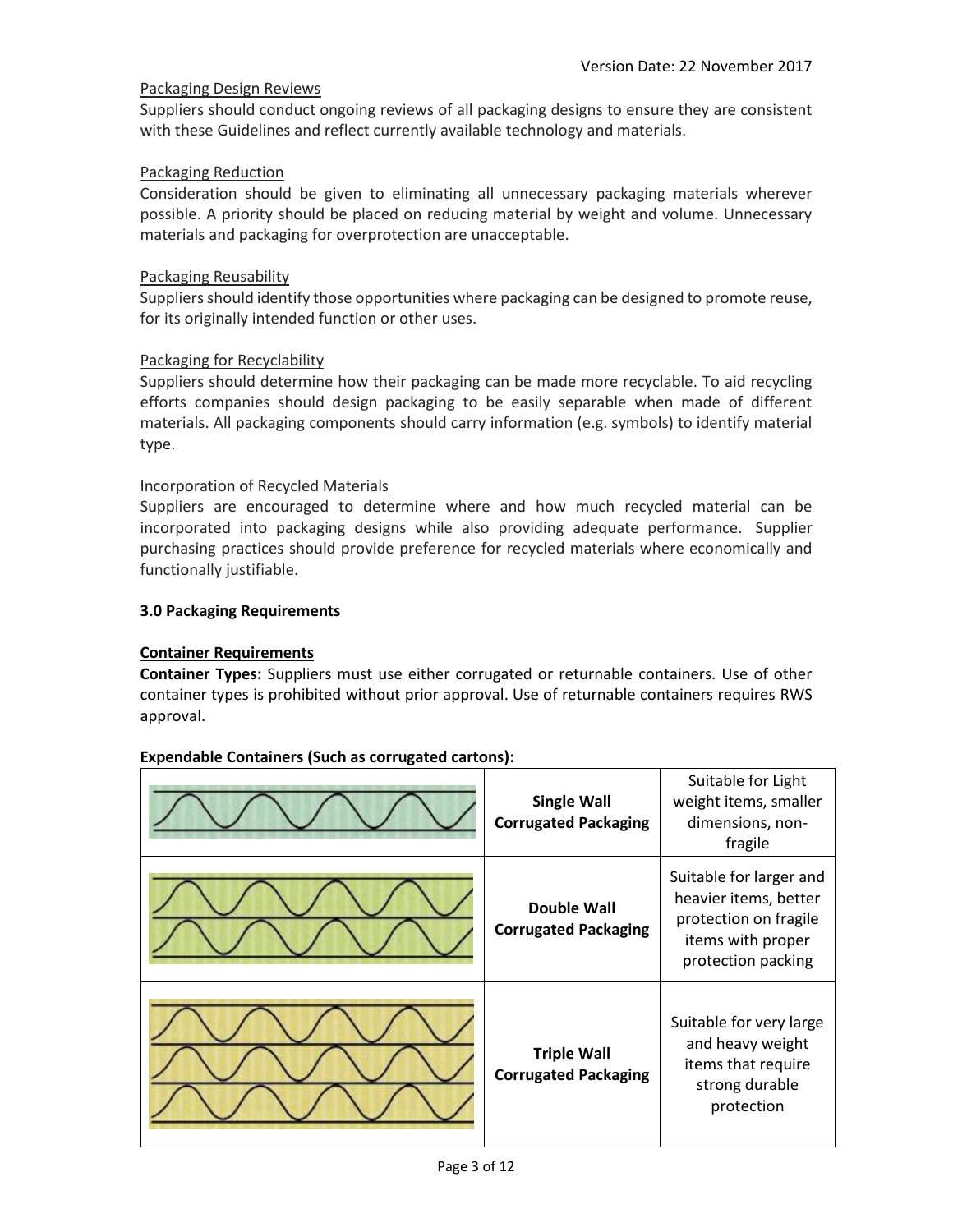Suppliers are encouraged to determine the types of expendable containers that can be used to provide adequate protection, with considerations to the following:

- Containers must withstand and protect product during double stacking of pallets
- Containers shall not be sealed with metallic staples
- Container weight shall **not exceed 25 KG** (filled container)
- Contents of package should fill container as much as possible to limit amount of void
- Stacking exceptions must be noted on the pallet load such as "Do Not Double Stack" etc.

Containers must be adequately sealed to assure they do not open during transit or normal handling. Acceptable sealing methods include tape (plastic film or paper tape) or glue.

# **RWS Preferred Carton Dimensions (L x B x H):**

- 1) Small: 400 X 300 X 300 (mm) 32 cartons per pallet (8 cartons X 4 tiers)
- 2) Medium: 600 X 400 X 400 (mm) 18 cartons per pallet (6 cartons X 3 tiers)
- 3) Large: 600 X 500 X 500 (mm) 8 cartons per pallet (4 cartons X 2 tiers)

Not more than one part numbers shall be in one carton when the quantity supplied is sufficient to make a full carton load.

#### **Inner Pack Requirement:**

When using inner packs packed inside a master case, use a cardboard that is sturdy enough to allow for normal handling in the warehouse. Inner packs should not easily tear, or break apart.

Specifications are difficult to define since each product has a different weight and size, but supplier should use good judgment for packaging of the Goods.

Sealing tape must be at least 2 inches wide and used on all open sides to properly seal cartons. Do not use tape or band two cartons together to make a case pack. All cases should be in their own individual cartons and/or plastic bags.

- 1) The quantity of Goods inside of each inner pack must be accordance to the PO or agreed to by RWS Procurement prior to packing.
- 2) Pack only one SKU number to an inner pack.
- 3) Have consistent quantities in each inner pack.

#### **Plastic Bags**

Plastic bags used for Goods sent to RWS must comply with all federal, state, and local laws. Do not package toys in bags that stretch to more than 14 inches in neck circumference or to more than 23 inches when the stretched neck circumference and the bag's length are combined.

For apparel, use low-density, recyclable, polyethylene dry-cleaning style bags 1mm in thickness. Contents should be easily removed from these bags. These requirements do not apply to plastic bags used as display packaging.

#### **Packaging Strength**

RWS recommends our suppliers to conduct the 4-foot drop test for Goods or packaging that are susceptible to damage through ordinary handling or extended storage.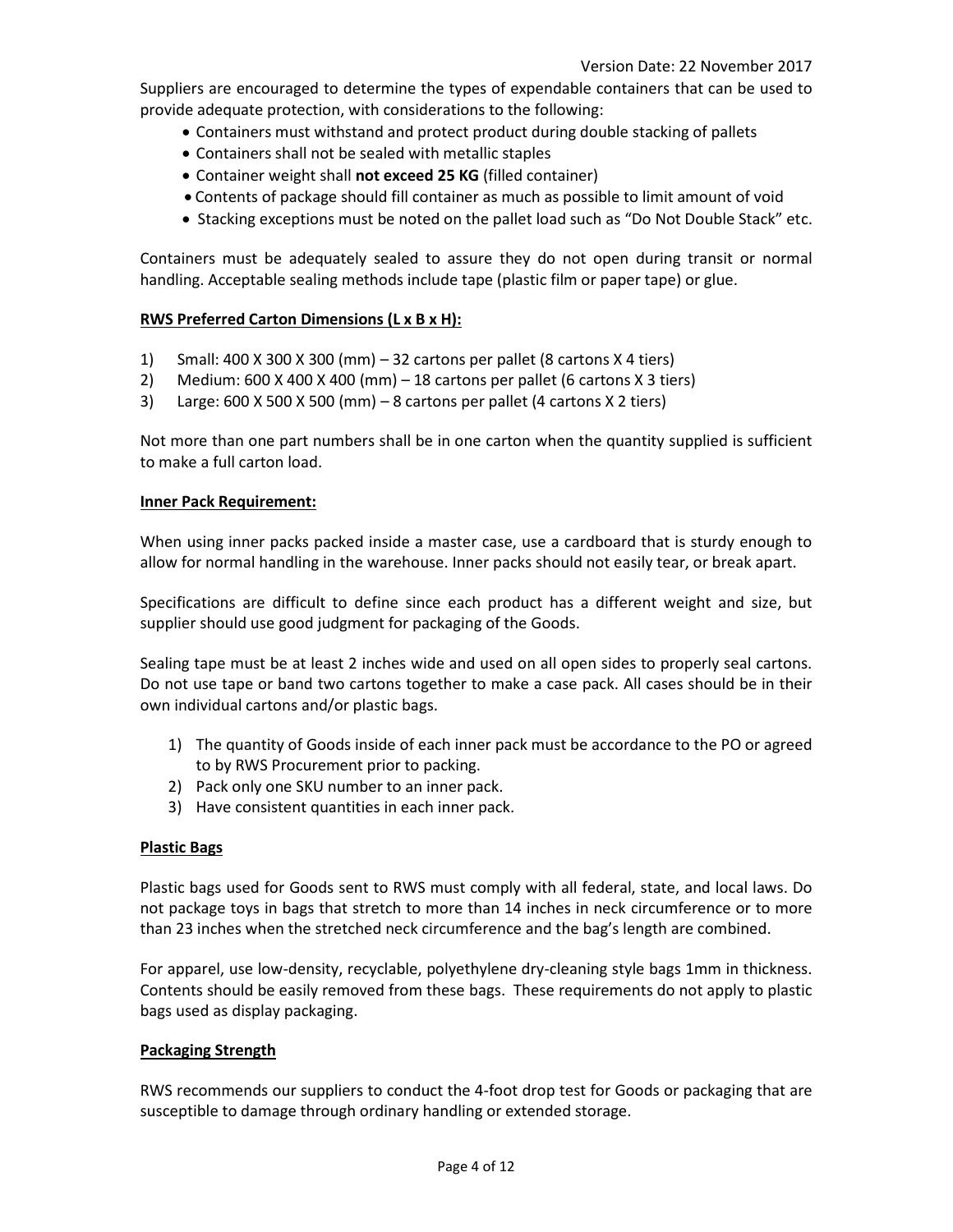The Goods and its packaging must be able to pass a 4-foot drop test onto a hard surface without product breaking.

Doing this test on the packaging ensures that the Goods will be able to withstand typical impacts during handling and shipping. A typical drop test consists of five drops:

- 1) flat on base
- 2) flat on top
- 3) flat on longest side
- 4) flat on shortest side
- 5) on a corner

If the packaging can safely withstand these tests, it has passed the 4-foot drop test and can be used to safely ship the products.

All Goods must be able to withstand a Full Minute Vigorous Shaking (FMVS) Test without any contents breaking.

#### **Carton Labelling**

Vendors must identify every carton (especially for merchandises) with all of the following information. The carton label must be placed on both sides on the end of the carton. All individually labeled inner packs are to be put into master cartons.

#### **Non-food & Beverage**

- 1. Purchase Order number
- 2. RWS's SKU Number
- 3. UPC code number, Style, Colour, Size as applicable
- 4. Description of item as described on the Purchase Order
- 5. Total number of Inner Packs and Units Per Inner Pack as applicable
- 6. Carton Number and total cartons (Example: Carton 1 of 5)
- 7. No restriction on the size as long as the label is easily readable by human eyes. The label size is recommended not smaller than 9cm x 14cm
- 8. "Fragile" or "Handle with Care" marks or labels must be shown outside the cartons for delicate goods, which must be easily seen for careful handling of cartons

# **Food & Beverage**

- 1. Purchase Order number
- 2. RWS's SKU Number
- 3. Description of item
- 4. Manufacturer information (Name and address)
- 5. Net Weight
- 6. Gross Weight
- 7. Date of Manufacturing
- 8. Date of Expiry
- 9. Country of Origin
- 10. "Halal" logo must be shown outside the carton if applicable.
- 11. Food labelling information required by Agri-Food & Veterinary Authority of Singapore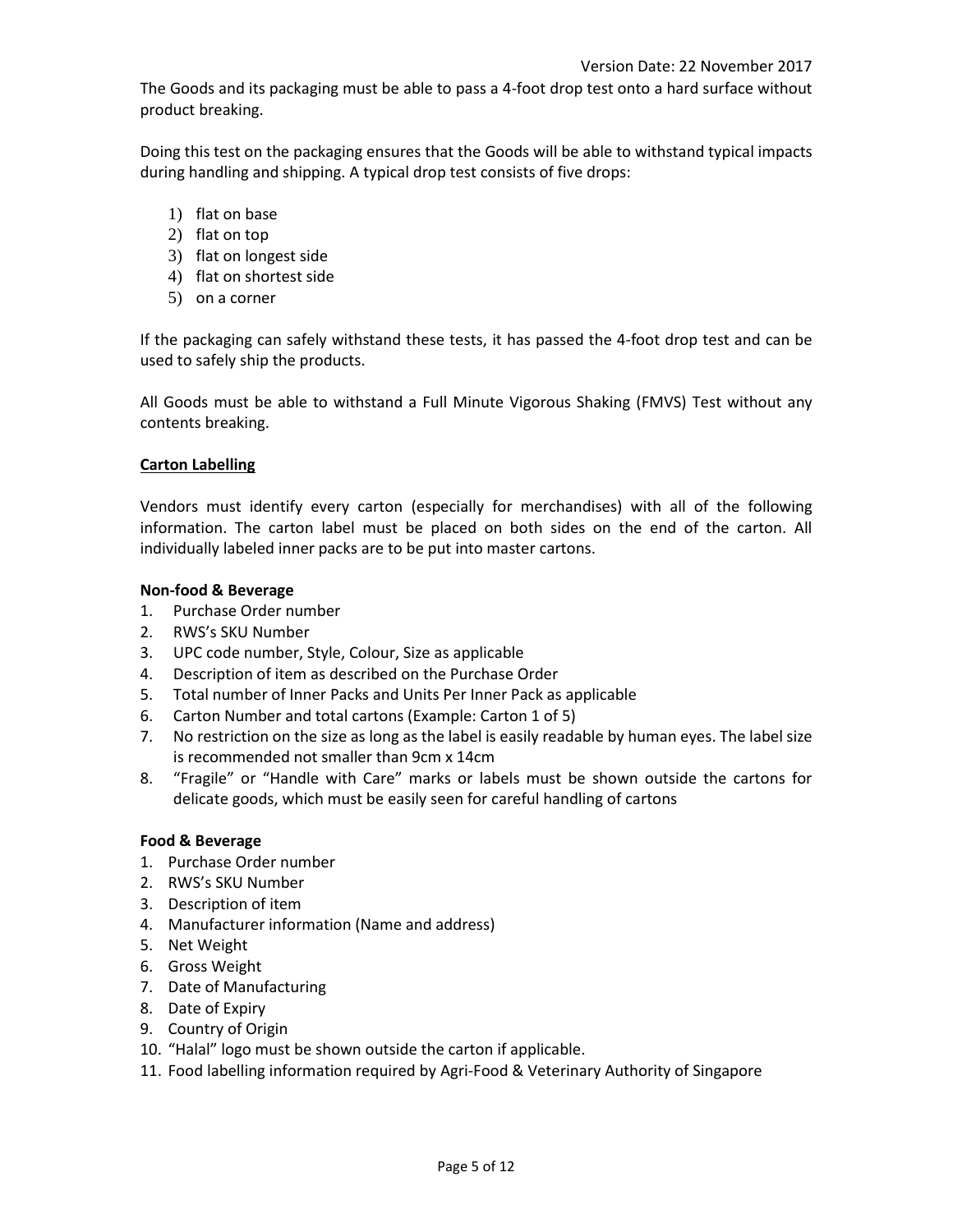A master carton should not arrive with mixed products inside. If mixing is necessary and approved by RWS, one master carton should not have a mixture of more than 10 different products because it will delay the receiving time and a non-compliance fee will be chargeable to supplier for the hourly receiving costs depending on complexity. Any carton of 2 or more mixed individual products should include a packing list for that specific carton. A prominent label of "Mixed Carton" should be applied on the top and side of the carton.

#### **Master Carton Label for Non-Food & Beverage Sample:**

#### **FRONT MARK**

#### **SIDE MARK**

Resorts World at Sentosa Pte Ltd

**RWS Item No:** Description: Quantity: Carton No.: #1 of 100

| Resorts World at Sentosa Pte Ltd |                   |  |
|----------------------------------|-------------------|--|
| <b>RWS Item No.</b>              |                   |  |
| Description                      |                   |  |
| Color                            |                   |  |
| <b>Size</b>                      |                   |  |
| PO No.                           |                   |  |
| Quantity                         | 1 pcs/inner       |  |
|                                  | 24 pcs/outer      |  |
| N.W.                             | 9.0 kgs           |  |
| G.W.                             | 12.7 kgs          |  |
| <b>Measurement</b>               | 71 X 65 X 41.5 cm |  |

# **Inner Pack Labelling**

Vendors who ship items in inner packs are required to adhere to the following guidelines:

All inner packs require the following labeled information:

- a. The quantity of products in each inner pack
- b. The font size used on the item description must be readable from a distance of 0.5 meter
- c. RWS SKU number

#### **Inner Pack Label Sample:**

#### **Resorts World at Sentosa Pte Ltd**

| <b>RWS Item No.</b> |  |
|---------------------|--|
| <b>Description</b>  |  |
| <b>Quantity</b>     |  |

#### **Pallet Requirements**

All pallets shall be constructed of wood unless approved by RWS. Pallets must have minimum strength to withstand normal material handling and distribution. All pallets must be in excellent condition. Pallets must have strength to support the stacked load.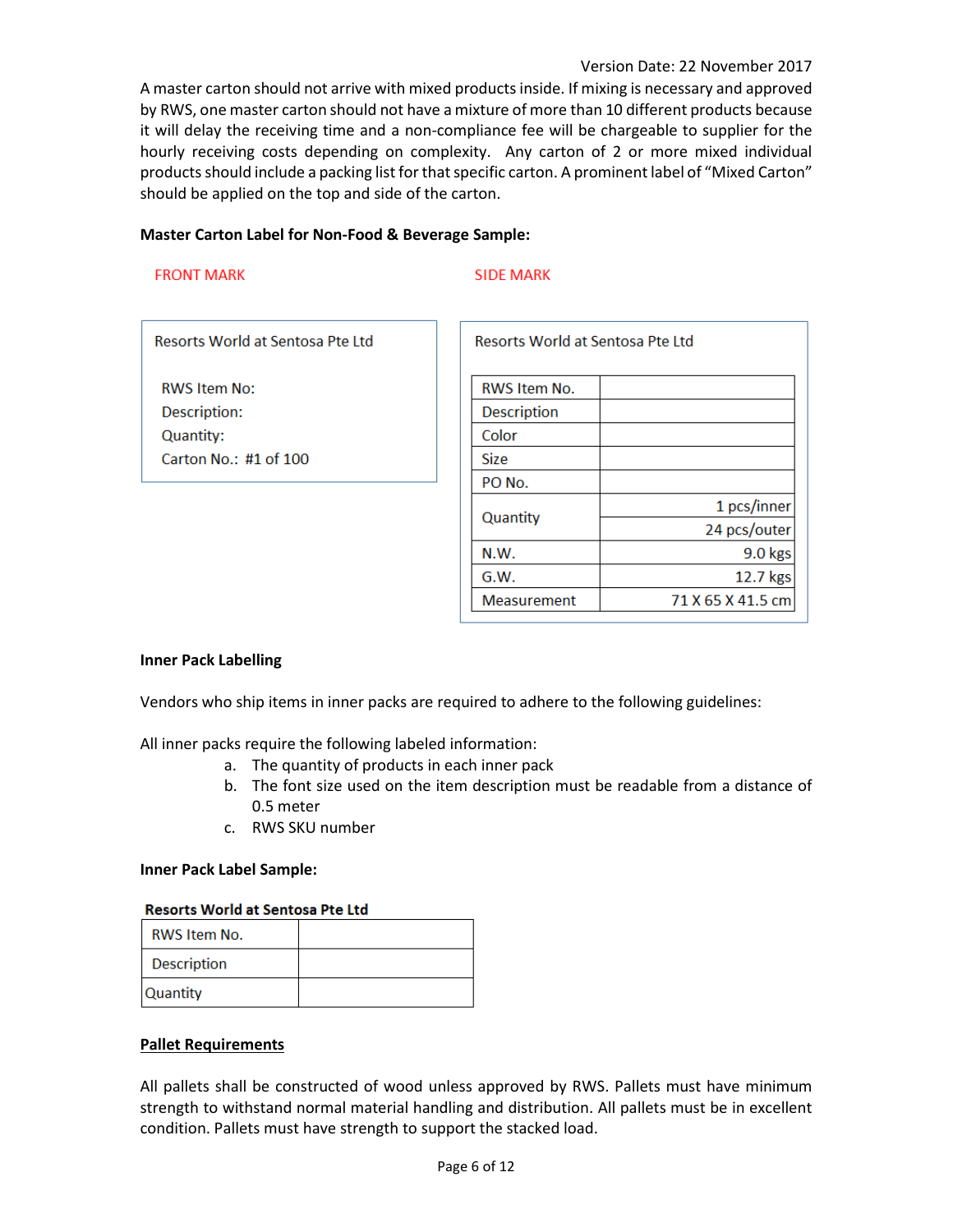All pallets must have 4-way entry.

Pallets received from overseas shall be made from treated wood and free from pests.

Acceptable Pallet Dimensions:

- 1200mm X 1000mm X 100mm (preferred)
- 1219.2mm X 1143mm X 127mm
- Note: Suppliers must design a pallet to accommodate a part whose size exceeds the acceptable pallet footprint.

Pallets shall not exceed a **maximum height of 1.2m** with a stacked load, including the height of the pallet itself. This is to ensure maximum space utilization inside trailer or sea container.

A fully loaded pallet must weigh **less than 500 KG**.

#### **Container / Load Securement**

All pallets shall have its load banded with plastic (polyester) strapping. Use of metallic strapping is prohibited due to safety hazards, unless approved by RWS on an exceptional basis. A minimum of 2 vertical straps lengthwise and 2 vertical straps widthwise must be applied to secure the load to the pallet.

Stretch wrapping should be used to prevent shifting of the load during transit. Stretch wrapping shall not be used as an only means to secure a load. A minimum of three layers is required for application. The stretch wrap must be secured to 3" below the deck boards of the pallet. Stretch wrap must be clear enough to allow scanning of label bar codes, if any.

Corner-boards should be used when necessary or required to provide additional protection.

#### **Special Packaging**

Airfreight and other special shipments may require reinforced packaging protection due to potentially rougher handling.

Liquefied goods should be placed upright, with proper labelling of "KEEP UPRIGHT" at all 4 sides of the load.

Artwork – Masking tape should be applied in a crisscross pattern on the glass surface to prevent glass from splintering.

Photos or Poster board – Flat items should be taped on a rigid material like plywood, plastic, or layers of fiberboard padding. Alternatively, printed materials should be placed between pieces of corrugated pad with both pads taped well together.

Printed Matter – Printed materials should be bundled together to prevent shifting. There should be sufficient cushioning done before packing them into a double-walled corrugated box.

Rolled Goods – Rolled goods should be tightly wrapped using several layers of heavy-duty plastic film or Kraft paper, wrapped with plastic packing tape. The address label should then be wrapped completely around the object.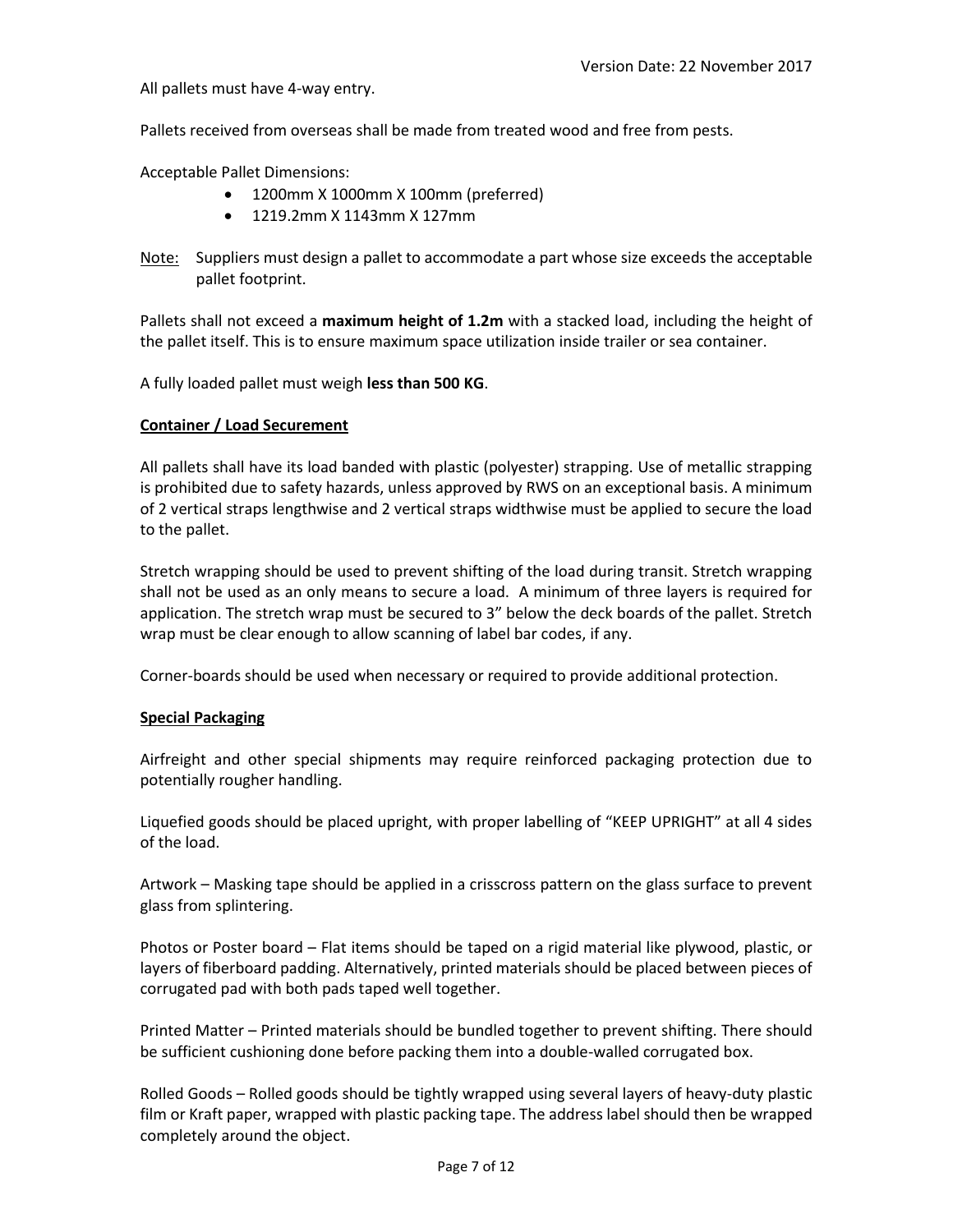Supplier is to propose to RWS if silica gel pack is required for the product if they are sensitive to moisture.

#### **4.0 Palletization**

Containers must be palletized, unless otherwise advised, when shipping in a shipping container.

Not more than one part numbers shall be on one pallet when the quantity supplied is sufficient to make a full pallet load.

Containers must be oriented to fully utilize the length and width of the pallet. To ensure vertical strength of containers, containers must not overhang side of the pallet which reduces carton's strength by up to 32%.

Brick stacking and pyramid stacking are prohibited. Cartons are to be aligned in columns and not in an interlocked pattern. Interlocking cartons decreases compression strength by up to 50%.

Partial loads should be shipped with the void in the middle of the pallet.

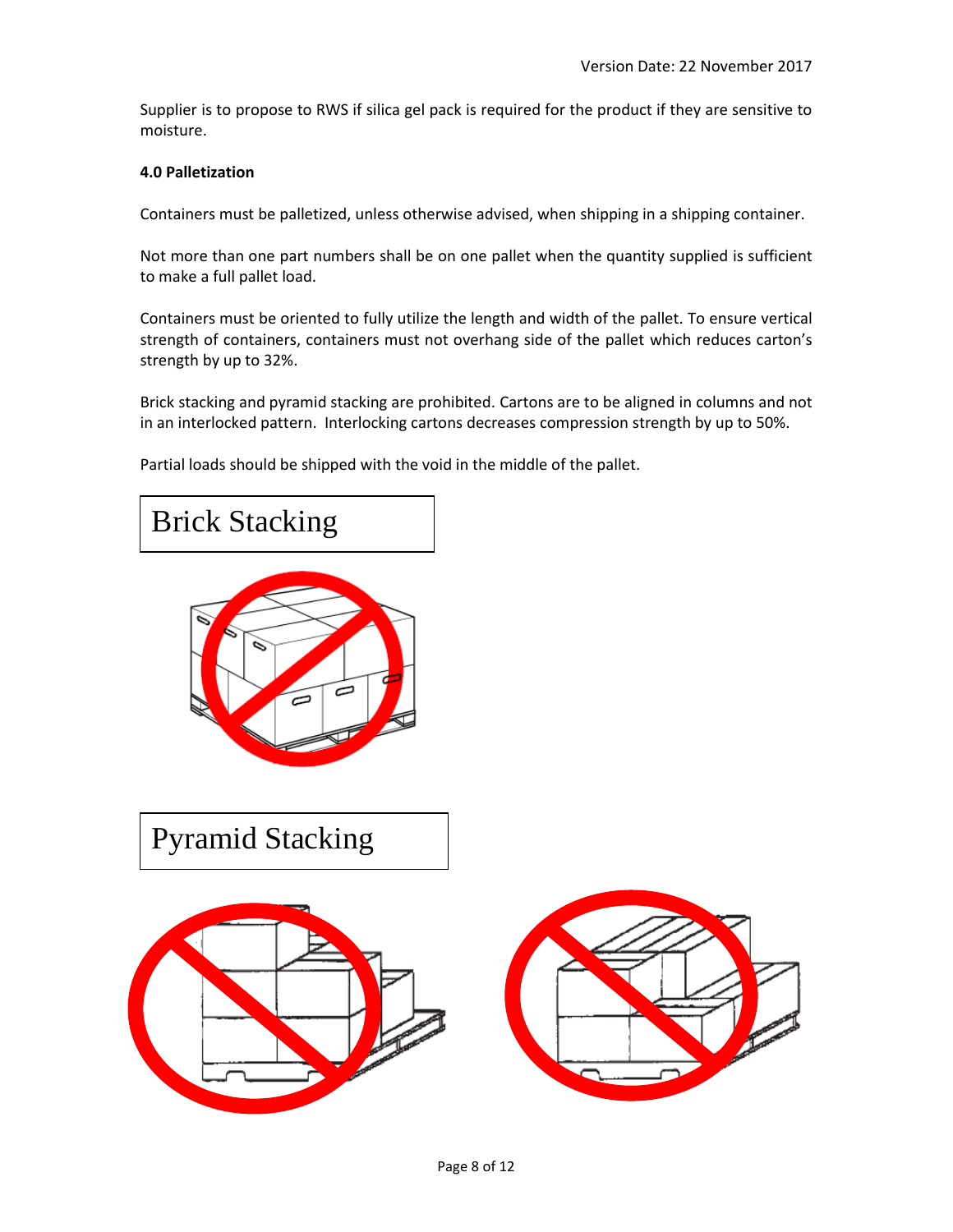# Acceptable Stacking

# **Mixed Loads**

Mixed loads should be used only when shipped quantities prevent full pallet loads for single part number.

All merchandise on any single Purchase Order is to be sent in ONE shipment unless otherwise authorized by RWS. Supplier will be charged for any additional transportation costs, including a handling fee, if any single Purchase Order is broken into multiple shipments.

Multiple Purchase Orders may be consolidated onto a single load. A "Mixed Load" label must be applied to each pallet containing a mixed load.

Similar part numbers must be grouped together to allow for ease of identification.

When shipping mixed loads heavier containers must not be placed on top of lighter weight containers. The weight of the load must be balanced on the pallet while keeping similar parts together.

If the top layer of the load is unleveled, a "DO NOT STACK" label shall be posted on all 4 sides of the load. Suppliers are to inform forwarding agent as well as RWS Buyer on the no-stacking instruction during shipment booking.

# **5.0 Shipping Documents**

Suppliers must supply a packing slip and invoice for each shipment of Goods to RWS. The packing slips must include at minimum the following information:

- 1. Ship from
- 2. Ship to
- 3. RWS Purchase Order Number
- 4. RWS's SKU Number
- 5. Item description
- 6. Quantity shipped per SKU
- 7. Cartons per SKU
- 8. Total Cartons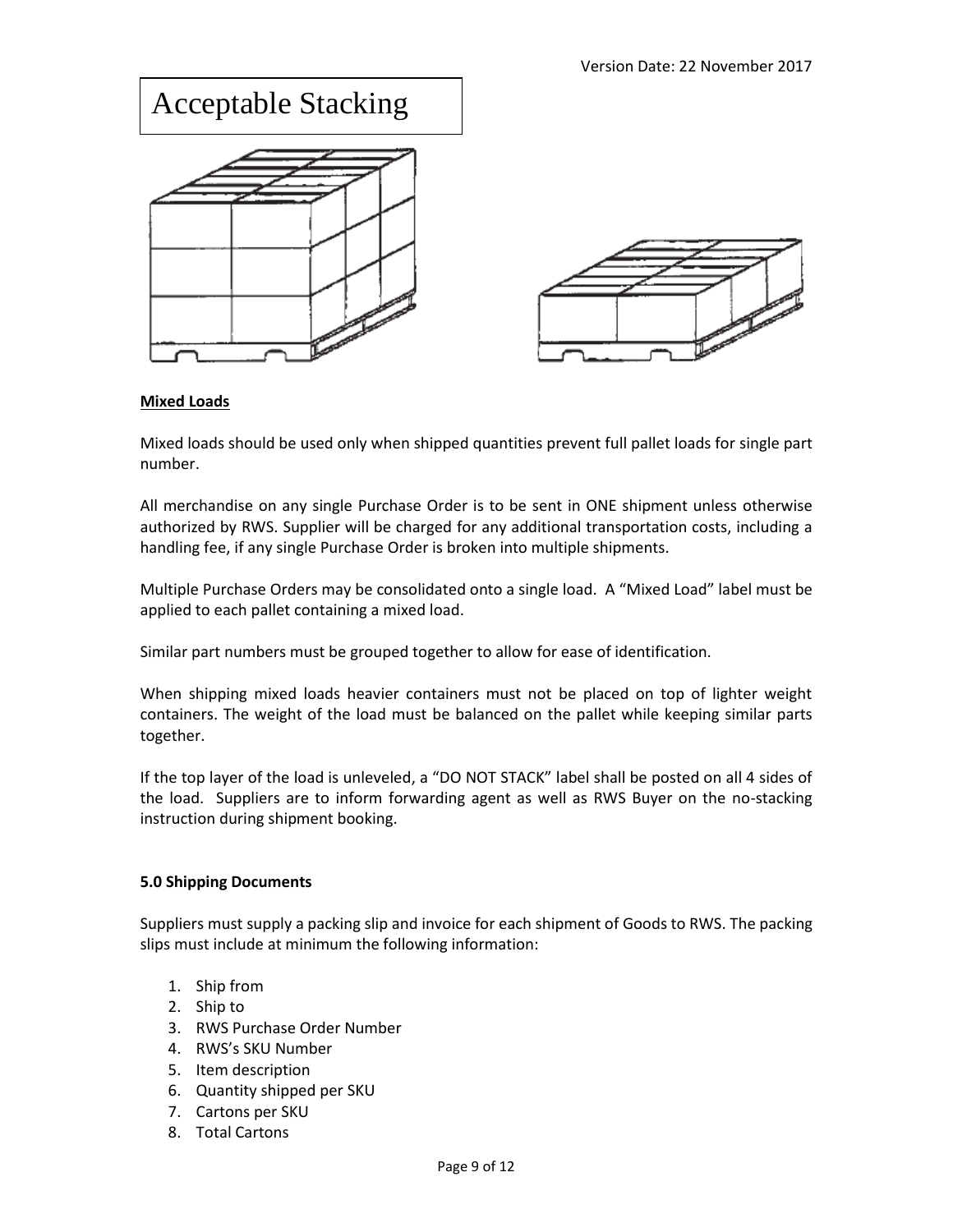**IFT CART HERE** 

**EXPLOSIVE** 

- 9. Total Nett Weight and Gross Weight
- 10. Dimension/Volume of the shipment
- 11. UPC Code
- 12. HS Code (Compulsory for New Products and Special Commodity)
- 13. Country of Origin (COO)

Note: RWS Purchase Order Number must be clearly marked on packing list.

Any Goods with packing slips missing any information will be quarantined until Procurement Buyer contact the Supplier to a get a corrected packing list.

Additional charges, claims, or loss incurred as a result of deviation from the specified route, routing instructions, non-compliance with other shipping instructions, improper description of the shipment in shipping documents or other deviations from the instructions in the Purchase Order shall be assumed by Supplier.

A invoice must accompany each delivery and include the following information:

- 1. Ship from
- 2. Ship to
- 3. RWS Purchase Order Number
- 4. Unique Invoice number
- 5. RWS's SKU Number
- 6. Item description
- 7. Quantity shipped per SKU
- 8. Currency

Note: RWS Purchase Order Number must be clearly marked on invoice.

Please send packing list, commercial invoice and any required freight documents, including documents required by both origin and destination Custom Authorities such as import/export permits and Dangerous Goods Declaration, to RWS Procurement Buyer 5 working days in advance for general cargo and 7 working days for special commodity before shipment.

# **Shipping Label Requirement**

To protect all goods from poor handling or theft and pilferage, and to correctly label the type of hazardous materials and dangerous goods, vendors may consider using these International ISO Handling Markings (but not limited to):

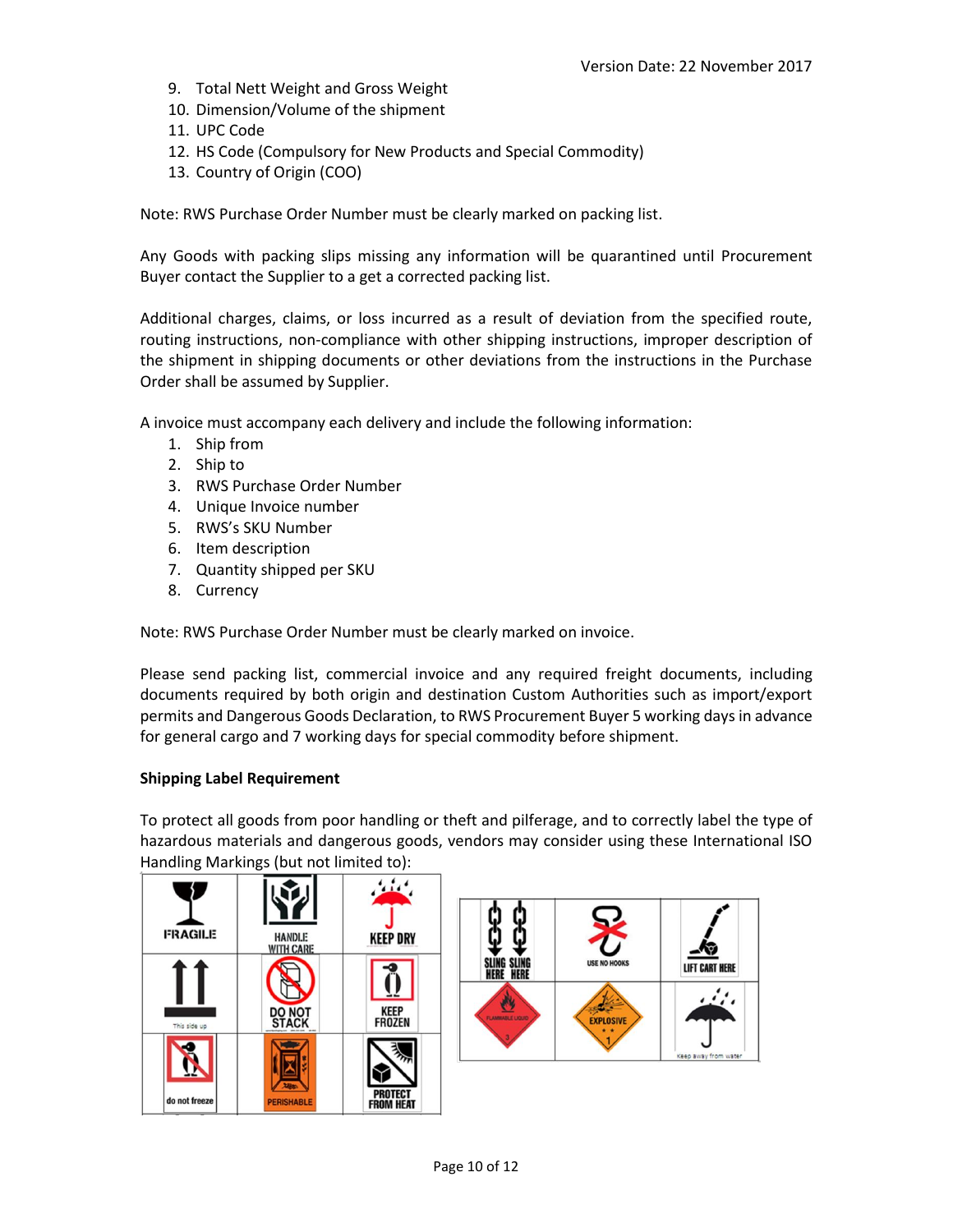# **6.0 Hazardous Materials / Dangerous Goods**

Transportation of Dangerous Goods is a risk when they are not correctly packed or handled. If the goods are hidden, declared incorrectly, left completely undeclared, packed or labeled incorrectly, health and safety is compromised. There are nine classes of dangerous goods, plus a few subclasses. The class the shipment falls under will affect how it should be packed, labeled and transported.

The Supplier is responsible for assuring shipment of hazardous materials are in compliance with all government regulations or any other relevant international, federal, state, provincial or local requirement.

The Supplier is responsible for informing RWS of any packaging that contains materials that may render the packaging "hazardous" as defined by the laws of the country or countries where the packaging is to be used. This information should be in the form of a notification to the Supplier's purchasing contact that includes the RWS Part Number and the hazardous constituent of concern that is incorporated in the packaging. Approval for the transfer of ownership to the shipping and receiving location of these hazardous packaging will require the approval of RWS safety committee personnel based on the availability of suitable, economical disposal.

The Supplier is required to provide "Material Safety Data Sheets" of the material or product, as well as Dangerous Goods Declaration for custom clearance, to RWS freight team, freight forwarder and RWS Safety Committee.

#### *Note:*

*For queries with regards to the Environmental Code of Practice for the Packaging of Consumer Goods (ECOPP), please contact the SPA Secretariat at [Singapore\\_Packaging\\_Agreement@nea.gov.sg.](mailto:Singapore_Packaging_Agreement@nea.gov.sg)*